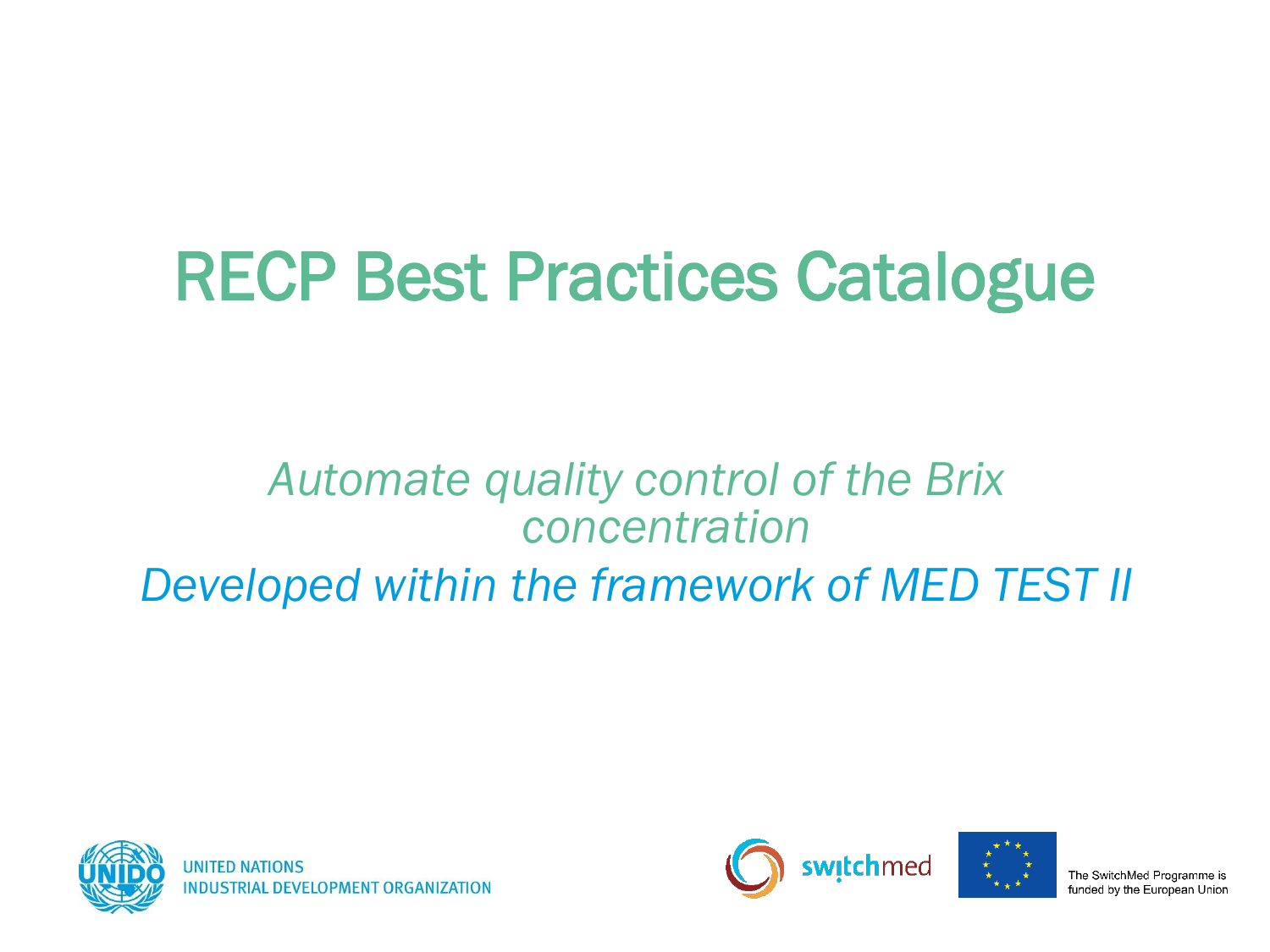| <b>SECTOR:</b>  | Food & Beverage                                                                               |
|-----------------|-----------------------------------------------------------------------------------------------|
| SUBSECTOR:      | Manufacture of other food products                                                            |
| <b>PRODUCTS</b> | Jams, vinegar, honey, condiments and sauces, gherkins and olives,<br>canned fish, table salt. |
| <b>CATEGORY</b> | Process control or modification                                                               |
| APPLICABILITY   | <b>Process</b>                                                                                |

COMPANY SIZE 250

TEST Training kit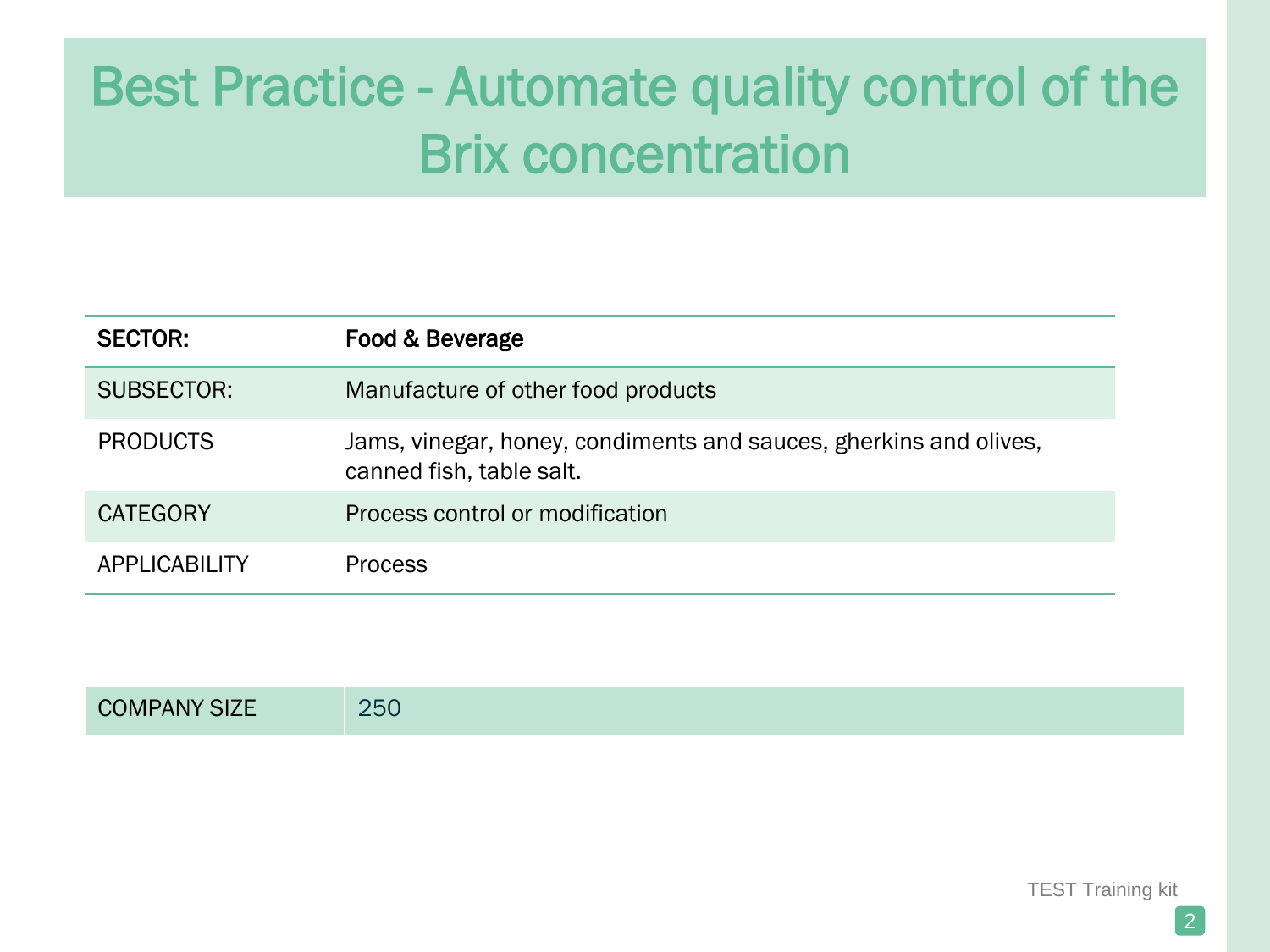Description of the Problem (Base Scenario):

The product quality control 'Brix' is manually measured on 8 cooking bowls by the same operator using an instrument (see opposite): The operator spends time on the following activities:

- Moving between the bowls (COMING and GOING, and movements)
- Visual inspection by manual sampling + manual adjustment if needed
- Impossible to intervene on the other bowls at the same time



| • Impossible to intervene on the other bowls at the same time                            |
|------------------------------------------------------------------------------------------|
| • Time lost for the other balls while waiting for the feeding or offloading of a bowl    |
| This generates a decrease in capacity for the 8 bowls and consequently their             |
| productivity (rated capacity = $91$ tons, maximum current capacity = $50$ tons, which is |
| a utilisation rate of 55% of the total rated capacity)                                   |
| Misuse of the rated capacities of cooking bowls can lead to overconsumption of           |
| energy (overcooking and expectations)                                                    |

| there is real time information to ensure their automatic offloading. The company<br>Solution<br>already has this offloading option. This will allow:<br>. The optimisation of the production cycle of cooking bowls by efficient and fast on<br>the line control, and possibly make faster product corrections<br>. Elimination of expectations to deal with balls at the same time<br>•Reduce human resources: 1 operator<br><b>•Gain in productivity: 45%</b> |  |
|-----------------------------------------------------------------------------------------------------------------------------------------------------------------------------------------------------------------------------------------------------------------------------------------------------------------------------------------------------------------------------------------------------------------------------------------------------------------|--|
|-----------------------------------------------------------------------------------------------------------------------------------------------------------------------------------------------------------------------------------------------------------------------------------------------------------------------------------------------------------------------------------------------------------------------------------------------------------------|--|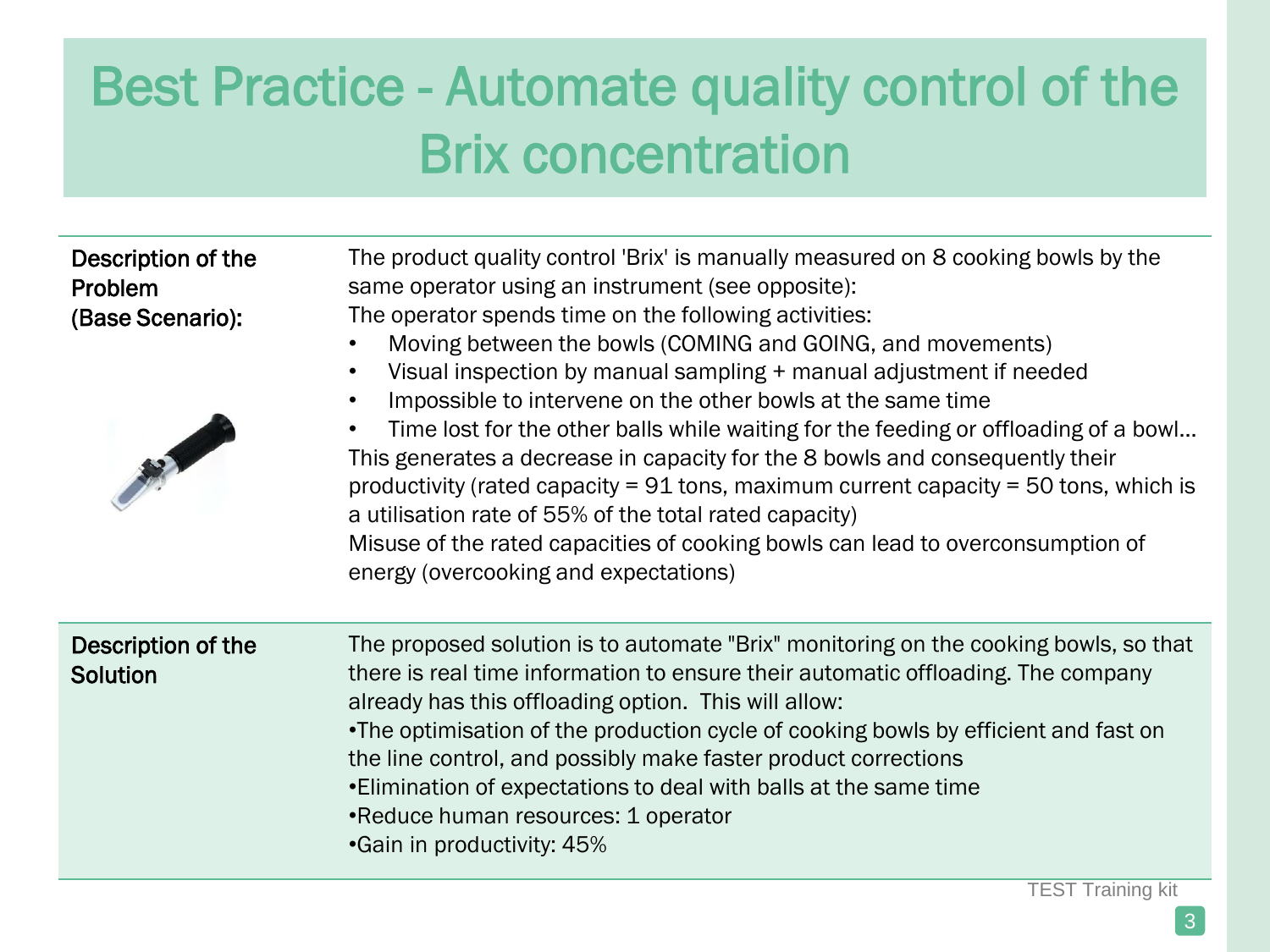| Economic Gain                      | Gain in capacity estimated at $+45\%$ compared to rated capacity = 91 tons/day,<br>current capacity: 50 tons/day, or $(91 - 50)/91 \times 100 = 45\%$<br>Which is an improvement in productivity of 45% (or 5,472 tons/year) of<br>additional production with an added value of 45 €/ton $\rightarrow$ Gain = 246,240<br>$\epsilon$ /year<br>The capacity or loads of the bowls will not be changed!<br>With regard to these capacity gains, there will be significant energy savings<br>related to overcooking and the controlled delays of the 8 bowls that remain in<br>continuous heating: this savings could not be estimated because of the lack of<br>energy meters in this cooking zone. A recommendation has been made in this<br>direction for a better evaluation of the actions. |
|------------------------------------|----------------------------------------------------------------------------------------------------------------------------------------------------------------------------------------------------------------------------------------------------------------------------------------------------------------------------------------------------------------------------------------------------------------------------------------------------------------------------------------------------------------------------------------------------------------------------------------------------------------------------------------------------------------------------------------------------------------------------------------------------------------------------------------------|
| <b>Environmental Gain</b>          | Energy: Lower energy consumption per ton, by eliminating additional heating<br>times for overcooking and controlled delays.                                                                                                                                                                                                                                                                                                                                                                                                                                                                                                                                                                                                                                                                  |
| <b>Health and Safety</b><br>Impact | Less risk of accidents for operators                                                                                                                                                                                                                                                                                                                                                                                                                                                                                                                                                                                                                                                                                                                                                         |